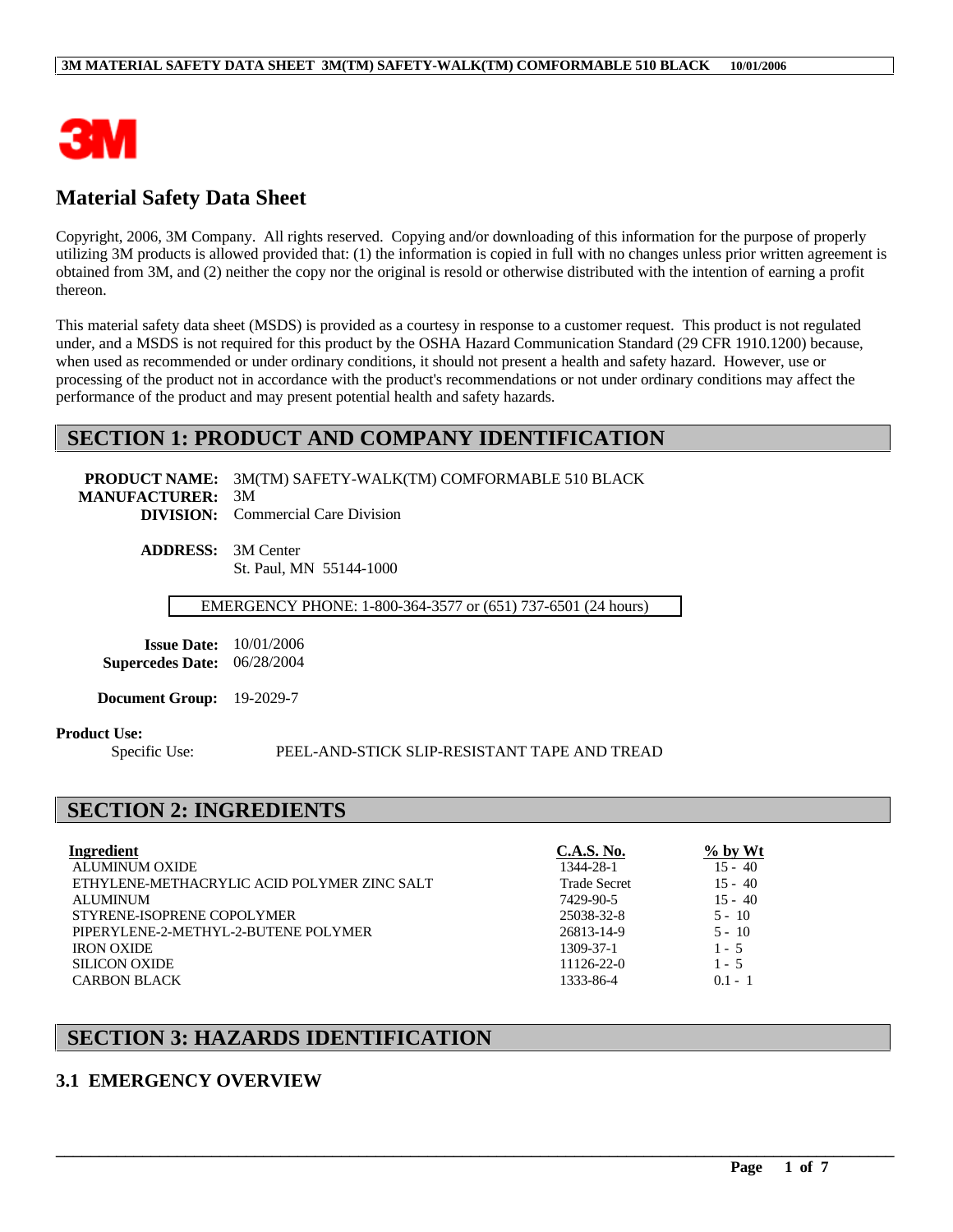**Odor, Color, Grade:** Black mineral coated slip-resistant surface **General Physical Form:** Solid **Immediate health, physical, and environmental hazards:** Contains a chemical or chemicals which can cause cancer. This product, when used under reasonable conditions and in accordance with the 3M directions for use, should not present a health hazard. However, use or processing of the product in a manner not in accordance with the product's directions for use may affect the performance of the product and may present potential health and safety hazards.

# **3.2 POTENTIAL HEALTH EFFECTS**

#### **Eye Contact:**

No health effects are expected.

**Skin Contact:** No health effects are expected.

**Inhalation:** No health effects are expected.

**Ingestion:** No health effects are expected.

#### **Carcinogenicity:**

Contains a chemical or chemicals which can cause cancer.

**Ingredient**<br> **CARBON BLACK**<br> **CARBON BLACK**<br> **CARBON BLACK**<br> **CARBON BLACK**<br> **CARBON BLACK**<br> **CARBON BLACK**<br> **CARBON BLACK** 

1333-86-4 Group 2B International Agency for Research on Cancer CARBON BLACK EXTRACTS NONE Group 2B International Agency for Research on Cancer

# **SECTION 4: FIRST AID MEASURES**

## **4.1 FIRST AID PROCEDURES**

The following first aid recommendations are based on an assumption that appropriate personal and industrial hygiene practices are followed.

**Eye Contact:** No need for first aid is anticipated.

**Skin Contact:** No need for first aid is anticipated.

**Inhalation:** No need for first aid is anticipated.

**If Swallowed:** No need for first aid is anticipated.

# **SECTION 5: FIRE FIGHTING MEASURES**

## **5.1 FLAMMABLE PROPERTIES**

**Autoignition temperature** *Not Applicable*

\_\_\_\_\_\_\_\_\_\_\_\_\_\_\_\_\_\_\_\_\_\_\_\_\_\_\_\_\_\_\_\_\_\_\_\_\_\_\_\_\_\_\_\_\_\_\_\_\_\_\_\_\_\_\_\_\_\_\_\_\_\_\_\_\_\_\_\_\_\_\_\_\_\_\_\_\_\_\_\_\_\_\_\_\_\_\_\_\_\_\_\_\_\_\_\_\_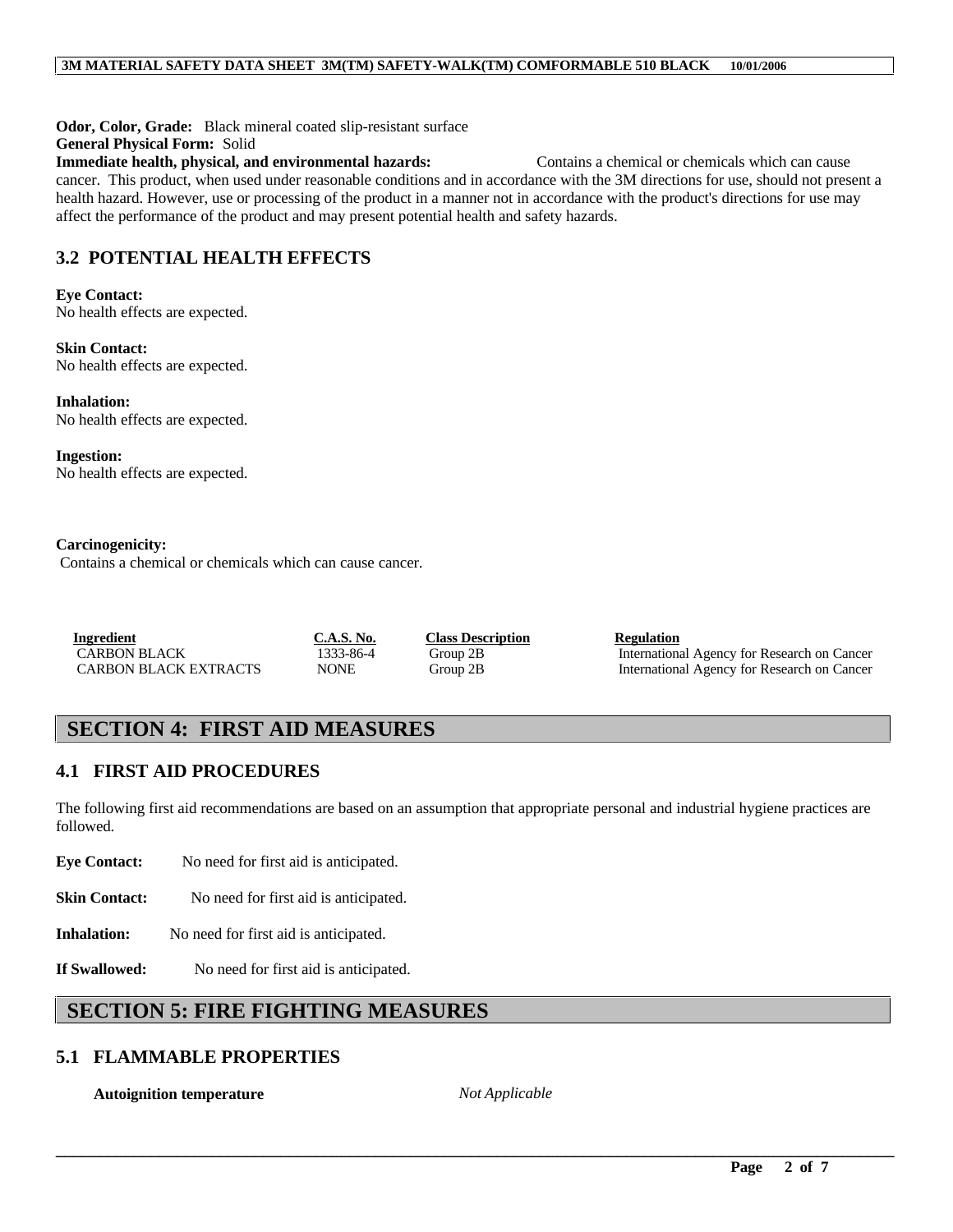**Flash Point** *Not Applicable* **Flammable Limits - LEL** *Not Applicable* **Flammable Limits - UEL** *Not Applicable*

### **5.2 EXTINGUISHING MEDIA**

Use fire extinguishers with class B extinguishing agents (e.g., dry chemical, carbon dioxide).

### **5.3 PROTECTION OF FIRE FIGHTERS**

**Special Fire Fighting Procedures:** Wear full protective equipment (Bunker Gear) and a self-contained breathing apparatus (SCBA).

**Unusual Fire and Explosion Hazards:** No unusual fire or explosion hazards are anticipated.

**Note: See STABILITY AND REACTIVITY (SECTION 10) for hazardous combustion and thermal decomposition information.**

## **SECTION 6: ACCIDENTAL RELEASE MEASURES**

**Accidental Release Measures:** Not applicable.

## **SECTION 7: HANDLING AND STORAGE**

#### **7.1 HANDLING**

This product is considered to be an article which does not release or otherwise result in exposure to a hazardous chemical under normal use conditions.

### **7.2 STORAGE**

Store under normal warehouse conditions.

## **SECTION 8: EXPOSURE CONTROLS/PERSONAL PROTECTION**

### **8.1 ENGINEERING CONTROLS**

Not applicable.

### **8.2 PERSONAL PROTECTIVE EQUIPMENT (PPE)**

## **8.2.1 Eye/Face Protection**

Not applicable.

#### **8.2.2 Skin Protection** Not applicable.

#### **8.2.3 Respiratory Protection**

Under normal use conditions, airborne exposures are not expected to be significant enough to require respiratory protection.

\_\_\_\_\_\_\_\_\_\_\_\_\_\_\_\_\_\_\_\_\_\_\_\_\_\_\_\_\_\_\_\_\_\_\_\_\_\_\_\_\_\_\_\_\_\_\_\_\_\_\_\_\_\_\_\_\_\_\_\_\_\_\_\_\_\_\_\_\_\_\_\_\_\_\_\_\_\_\_\_\_\_\_\_\_\_\_\_\_\_\_\_\_\_\_\_\_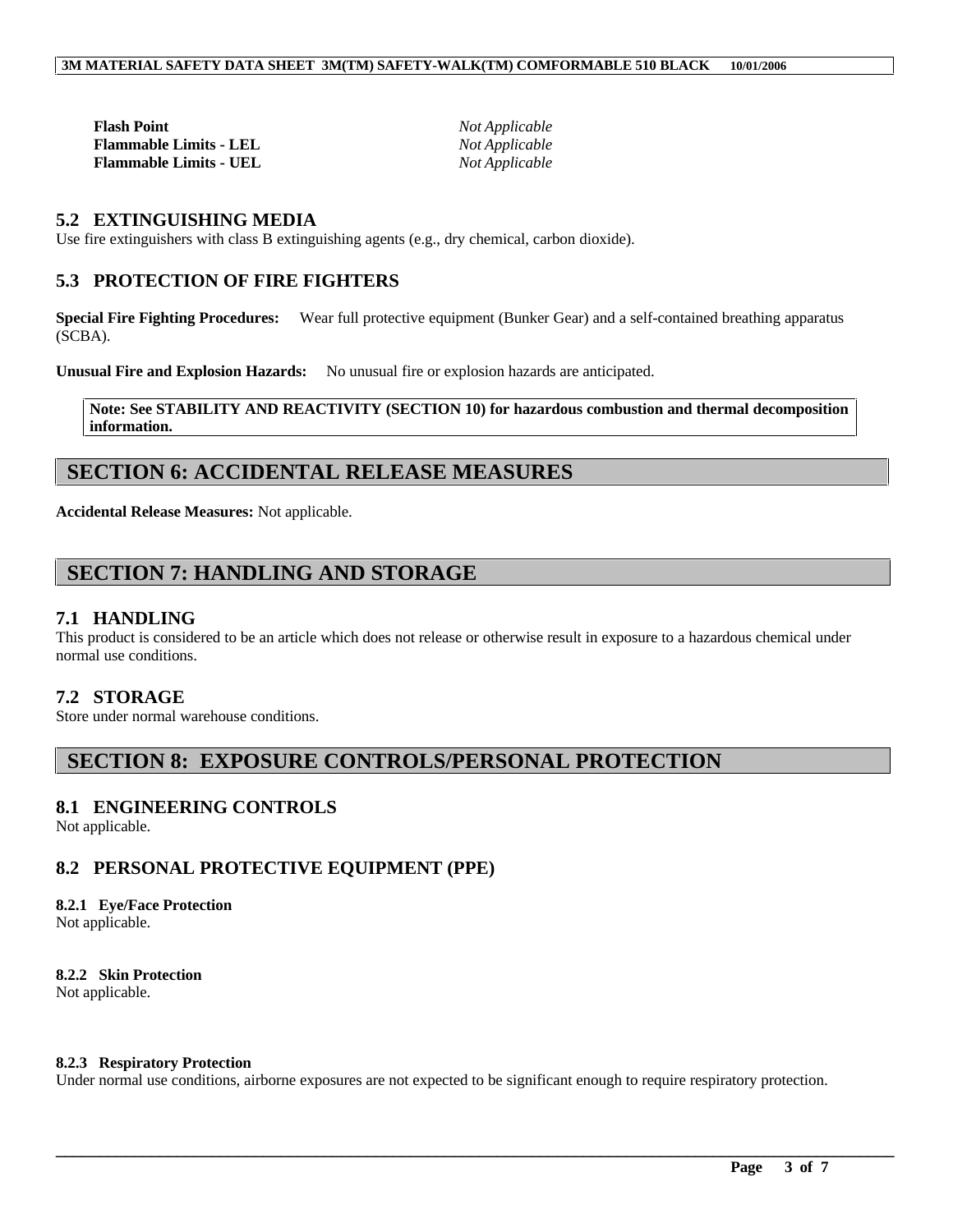#### **8.2.4 Prevention of Swallowing**

Not applicable.

#### **8.3 EXPOSURE GUIDELINES**

| Ingredient                          | <b>Authority</b> | <b>Type</b>                                               | Limit             | <b>Additional Information</b> |
|-------------------------------------|------------------|-----------------------------------------------------------|-------------------|-------------------------------|
| <b>ALUMINUM</b>                     | <b>ACGIH</b>     | TWA                                                       | $10 \text{ mg/m}$ |                               |
| <b>ALUMINUM</b>                     | <b>OSHA</b>      | TWA, respirable                                           | $5 \text{ mg/m}$  | Table Z-1                     |
| <b>ALUMINUM</b>                     | <b>OSHA</b>      | TWA, as total dust                                        | $15 \text{ mg/m}$ | Table Z-1                     |
| <b>ALUMINUM OXIDE</b>               | <b>ACGIH</b>     | TWA, particulate<br>matter, $< 1\%$<br>crystalline silica | $10 \text{ mg/m}$ | Table A4                      |
| <b>ALUMINUM OXIDE</b>               | <b>CMRG</b>      | TWA                                                       | fiber/cc          |                               |
| <b>ALUMINUM OXIDE</b>               | <b>OSHA</b>      | TWA, respirable                                           | 5 mg/m $3$        | Table Z-1                     |
| <b>ALUMINUM OXIDE</b>               | <b>OSHA</b>      | TWA, Vacated, as                                          | $10 \text{ mg/m}$ |                               |
|                                     |                  | dust                                                      |                   |                               |
| <b>ALUMINUM OXIDE</b>               | <b>OSHA</b>      | TWA, as total dust                                        | $15 \text{ mg/m}$ | Table Z-1                     |
| <b>CARBON BLACK</b>                 | ACGIH            | TWA                                                       | $3.5$ mg/m $3$    | Table A4                      |
| <b>CARBON BLACK</b>                 | <b>CMRG</b>      | TWA                                                       | $0.5$ mg/m $3$    |                               |
| <b>CARBON BLACK</b>                 | <b>OSHA</b>      | TWA                                                       | $3.5$ mg/m $3$    | Table Z-1                     |
| <b>IRON OXIDE</b>                   | ACGIH            | TWA, respirable                                           | 5 mg/m $3$        | Table A4                      |
| <b>IRON OXIDE</b>                   | <b>OSHA</b>      | TWA, as fume                                              | $10 \text{ mg/m}$ | Table Z-1A                    |
| MANGANESE, INORGANIC<br>COMDOLINING | ACGIH            | TWA, as Mn                                                | $0.2$ mg/m $3$    |                               |

#### COMPOUNDS

 VAC Vacated PEL:Vacated Permissible Exposure Limits [PEL] are enforced as the OSHA PEL in some states. Check with your local regulatory agency.

\_\_\_\_\_\_\_\_\_\_\_\_\_\_\_\_\_\_\_\_\_\_\_\_\_\_\_\_\_\_\_\_\_\_\_\_\_\_\_\_\_\_\_\_\_\_\_\_\_\_\_\_\_\_\_\_\_\_\_\_\_\_\_\_\_\_\_\_\_\_\_\_\_\_\_\_\_\_\_\_\_\_\_\_\_\_\_\_\_\_\_\_\_\_\_\_\_

### SOURCE OF EXPOSURE LIMIT DATA:

 ACGIH: American Conference of Governmental Industrial Hygienists CMRG: Chemical Manufacturer Recommended Guideline OSHA: Occupational Safety and Health Administration AIHA: American Industrial Hygiene Association Workplace Environmental Exposure Level (WEEL)

# **SECTION 9: PHYSICAL AND CHEMICAL PROPERTIES**

| Odor, Color, Grade:             | Black mineral coated slip-resistant surface |
|---------------------------------|---------------------------------------------|
| <b>General Physical Form:</b>   | Solid                                       |
| <b>Autoignition temperature</b> | Not Applicable                              |
| <b>Flash Point</b>              | Not Applicable                              |
| <b>Flammable Limits - LEL</b>   | Not Applicable                              |
| <b>Flammable Limits - UEL</b>   | Not Applicable                              |
| <b>Boiling point</b>            | Not Applicable                              |
| <b>Density</b>                  | No Data Available                           |
| <b>Vapor Density</b>            | Not Applicable                              |
| <b>Vapor Density</b>            | Not Applicable                              |
| <b>Vapor Pressure</b>           | Not Applicable                              |
| <b>Vapor Pressure</b>           | Not Applicable                              |
| <b>Specific Gravity</b>         | Not Applicable                              |
| pН                              | Not Applicable                              |
| <b>Melting point</b>            | Not Applicable                              |
| <b>Solubility in Water</b>      | Nil                                         |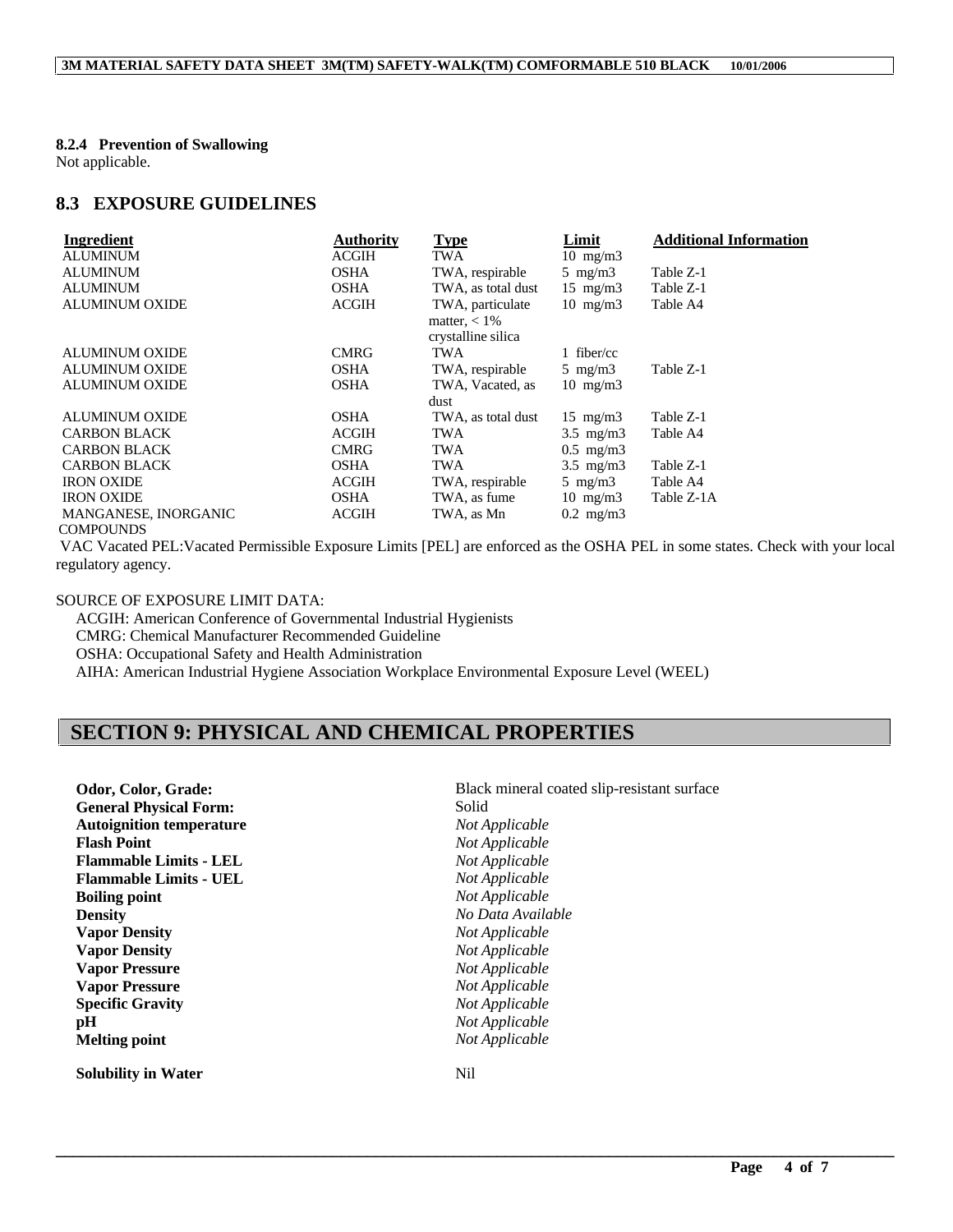# **SECTION 10: STABILITY AND REACTIVITY**

**Stability:** Stable.

**Materials and Conditions to Avoid:** None known

**Hazardous Polymerization:** Hazardous polymerization will not occur.

### **Hazardous Decomposition or By-Products**

| <b>Substance</b>              | <b>Condition</b>         |  |
|-------------------------------|--------------------------|--|
| Aldehydes                     | During Combustion        |  |
| Hydrocarbons                  | During Combustion        |  |
| Methane                       | During Combustion        |  |
| Carbon monoxide               | During Combustion        |  |
| Carbon dioxide                | <b>During Combustion</b> |  |
| <b>Ketones</b>                | During Combustion        |  |
| Toxic Vapor, Gas, Particulate | During Combustion        |  |

**Hazardous Decomposition:** Under recommended usage conditions, hazardous decomposition products are not expected. Hazardous decomposition products may occur as a result of oxidation, heating, or reaction with another material.

# **SECTION 11: TOXICOLOGICAL INFORMATION**

Please contact the address listed on the first page of the MSDS for Toxicological Information on this material and/or its components.

# **SECTION 12: ECOLOGICAL INFORMATION**

## **ECOTOXICOLOGICAL INFORMATION**

Not determined.

## **CHEMICAL FATE INFORMATION**

Not determined.

# **SECTION 13: DISPOSAL CONSIDERATIONS**

**Waste Disposal Method:** Dispose of waste product in a sanitary landfill. As a disposal alternative, dispose of waste product in a facility permitted to accept chemical waste.

\_\_\_\_\_\_\_\_\_\_\_\_\_\_\_\_\_\_\_\_\_\_\_\_\_\_\_\_\_\_\_\_\_\_\_\_\_\_\_\_\_\_\_\_\_\_\_\_\_\_\_\_\_\_\_\_\_\_\_\_\_\_\_\_\_\_\_\_\_\_\_\_\_\_\_\_\_\_\_\_\_\_\_\_\_\_\_\_\_\_\_\_\_\_\_\_\_

#### **EPA Hazardous Waste Number (RCRA):** Not regulated

**Since regulations vary, consult applicable regulations or authorities before disposal.**

# **SECTION 14:TRANSPORT INFORMATION**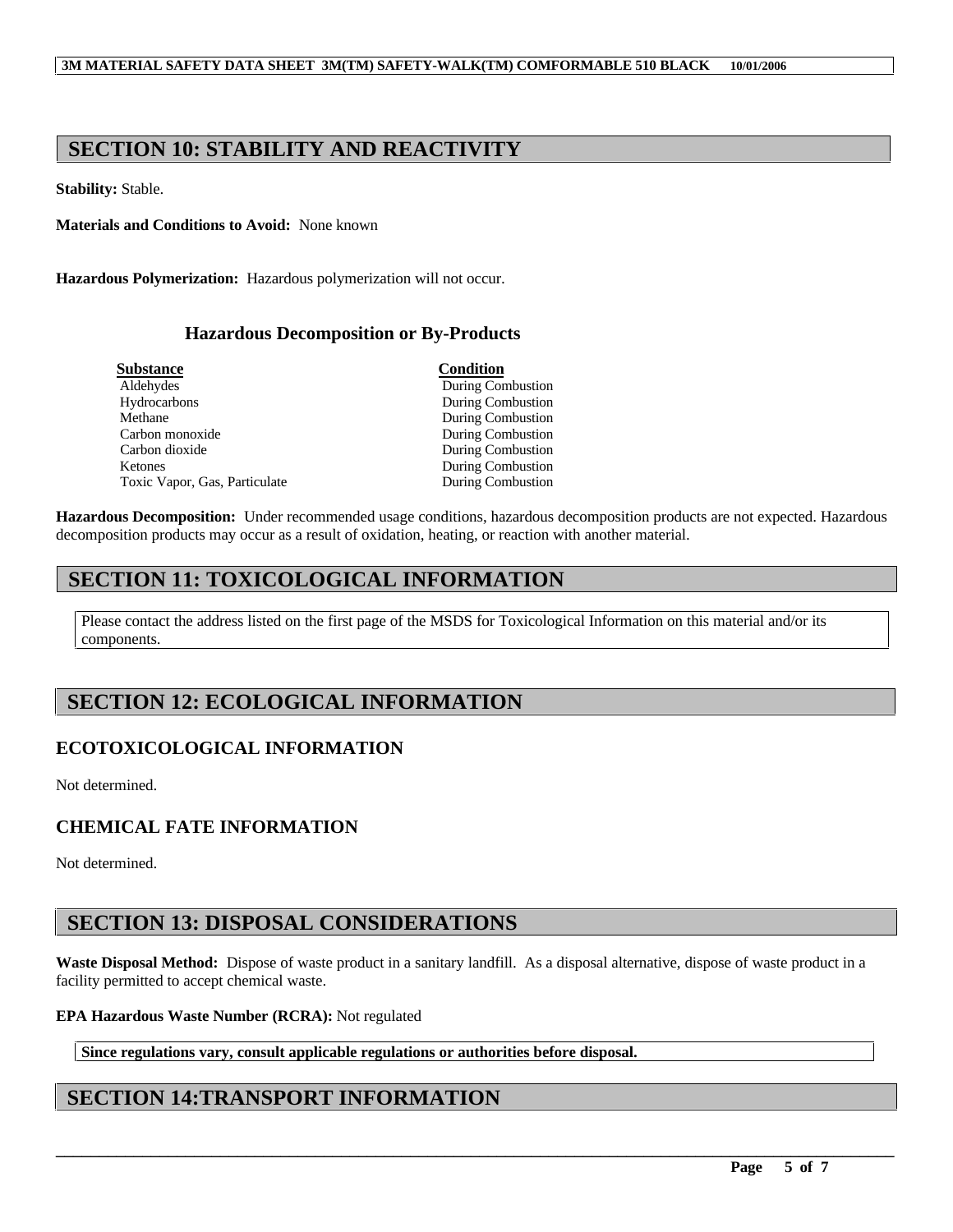#### **3M MATERIAL SAFETY DATA SHEET 3M(TM) SAFETY-WALK(TM) COMFORMABLE 510 BLACK 10/01/2006**

| <b>ID</b> Number | UPC               | <b>ID</b> Number | <b>UPC</b>        |
|------------------|-------------------|------------------|-------------------|
| 70-0705-4862-6   | 50-048011-19278-4 | 70-0705-4863-4   | 50-048011-19279-1 |
| 70-0705-4864-2   | 50-048011-19280-7 | 70-0705-4865-9   | 50-048011-19281-4 |
| 70-0705-4866-7   | 50-048011-19282-2 | 70-0705-4867-5   | 50-048011-19283-8 |
| 70-0708-4869-5   | 50-048011-19285-2 |                  |                   |

**Please contact the emergency numbers listed on the first page of the MSDS for Transportation Information for this material.**

# **SECTION 15: REGULATORY INFORMATION**

### **US FEDERAL REGULATIONS**

**311/312 Hazard Categories:**

Fire Hazard - No Pressure Hazard - No Reactivity Hazard - No Immediate Hazard - No Delayed Hazard - No

#### **Section 313 Toxic Chemicals subject to the reporting requirements of that section and 40 CFR part 372 (EPCRA):**

| Ingredient                | C.A.S. No           | $\%$ by Wt |
|---------------------------|---------------------|------------|
| ETHYLENE-METHACRYLIC ACID | <b>Trade Secret</b> | $15 - 40$  |
| POLYMER ZINC SALT (ZINC   |                     |            |
| COMPOUNDS)                |                     |            |
| <b>ALUMINUM</b>           | 7429-90-5           | $15 - 40$  |

### **STATE REGULATIONS CALIFORNIA PROPOSITION 65**

| Ingredient                   | C.A.S. No.  | <b>Classification</b> |
|------------------------------|-------------|-----------------------|
| <b>CARBON BLACK</b>          | 1333-86-4   | **Carcinogen          |
| <b>CARBON BLACK EXTRACTS</b> | <b>NONE</b> | **Carcinogen          |

\*\* WARNING: contains a chemical which can cause cancer.

### **CHEMICAL INVENTORIES**

This product is an article as defined by TSCA regulations, and is exempt from TSCA Inventory listing requirements.

\_\_\_\_\_\_\_\_\_\_\_\_\_\_\_\_\_\_\_\_\_\_\_\_\_\_\_\_\_\_\_\_\_\_\_\_\_\_\_\_\_\_\_\_\_\_\_\_\_\_\_\_\_\_\_\_\_\_\_\_\_\_\_\_\_\_\_\_\_\_\_\_\_\_\_\_\_\_\_\_\_\_\_\_\_\_\_\_\_\_\_\_\_\_\_\_\_

## **INTERNATIONAL REGULATIONS**